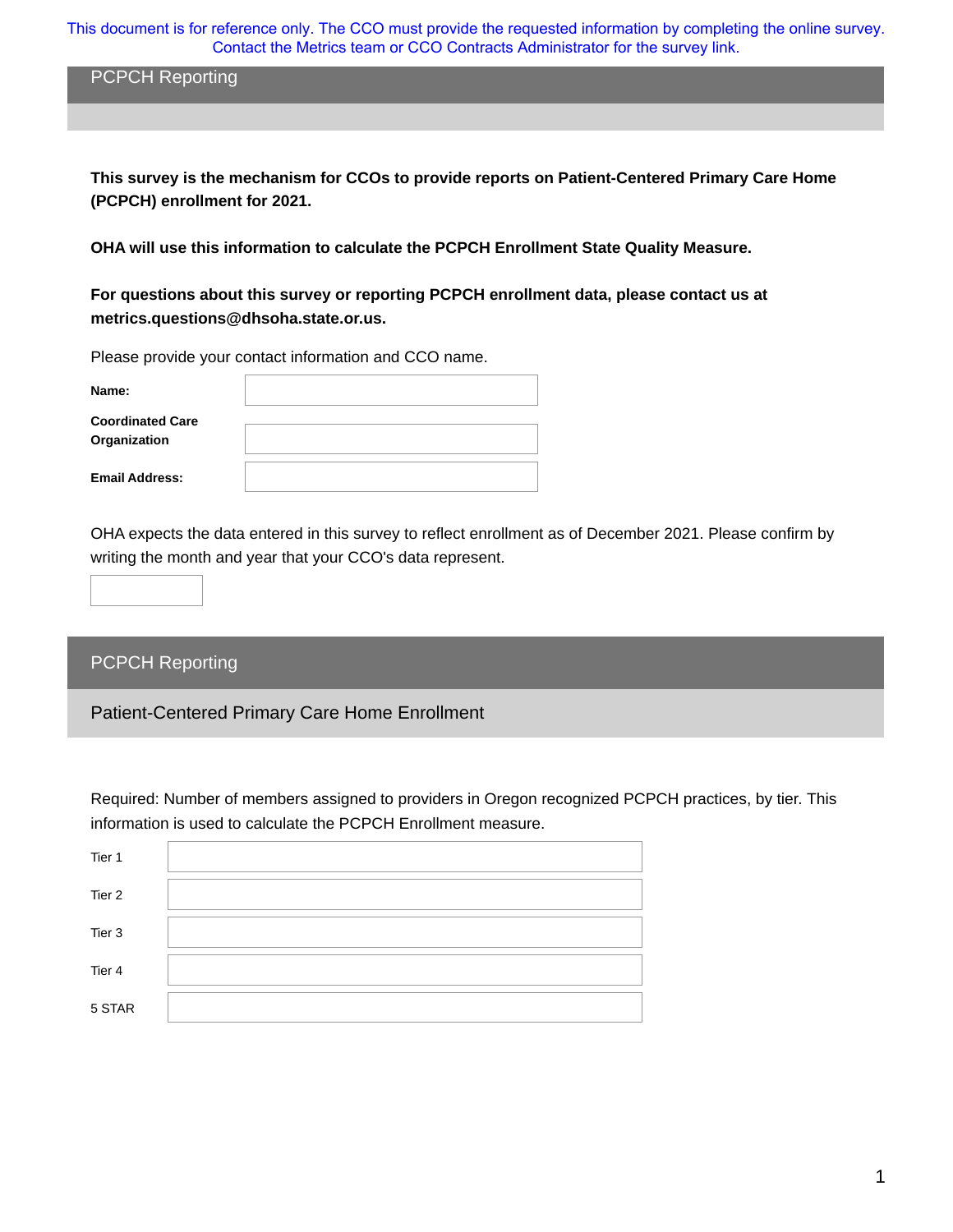## This document is for reference only. The CCO must provide the requested information by completing the online survey. Contact the Metrics team or CCO Contracts Administrator for the survey link.

Optional: Number of members assigned to providers in current *NCQA-*recognized medical homes (under 2011 or newer NCQA standards).

Please note this information should only count members assigned to NCQA-recognized medical homes that are not ALSO Oregon-recognized PCPCHs. OHA is collecting this optional field to inform potential changes to the measure for a future measurement year.

| NCQA-      |  |
|------------|--|
| recognized |  |
| medical    |  |
| home       |  |

Optional: Number of health care teams or clinics meeting PCPCH standards, by tier.

| Tier 1 |  |
|--------|--|
| Tier 2 |  |
| Tier 3 |  |
| Tier 4 |  |
| 5 STAR |  |

Optional: Number of primary care practitioners accepting members in a PCPCH, by tier.

| Tier 1 |  |
|--------|--|
| Tier 2 |  |
| Tier 3 |  |
| Tier 4 |  |
| 5 STAR |  |

Optional: Total CCO enrollment at the time this PCPCH report was generated. This information will be used for comparison purposes with the OHA-generated denominator for the State Quality measure.